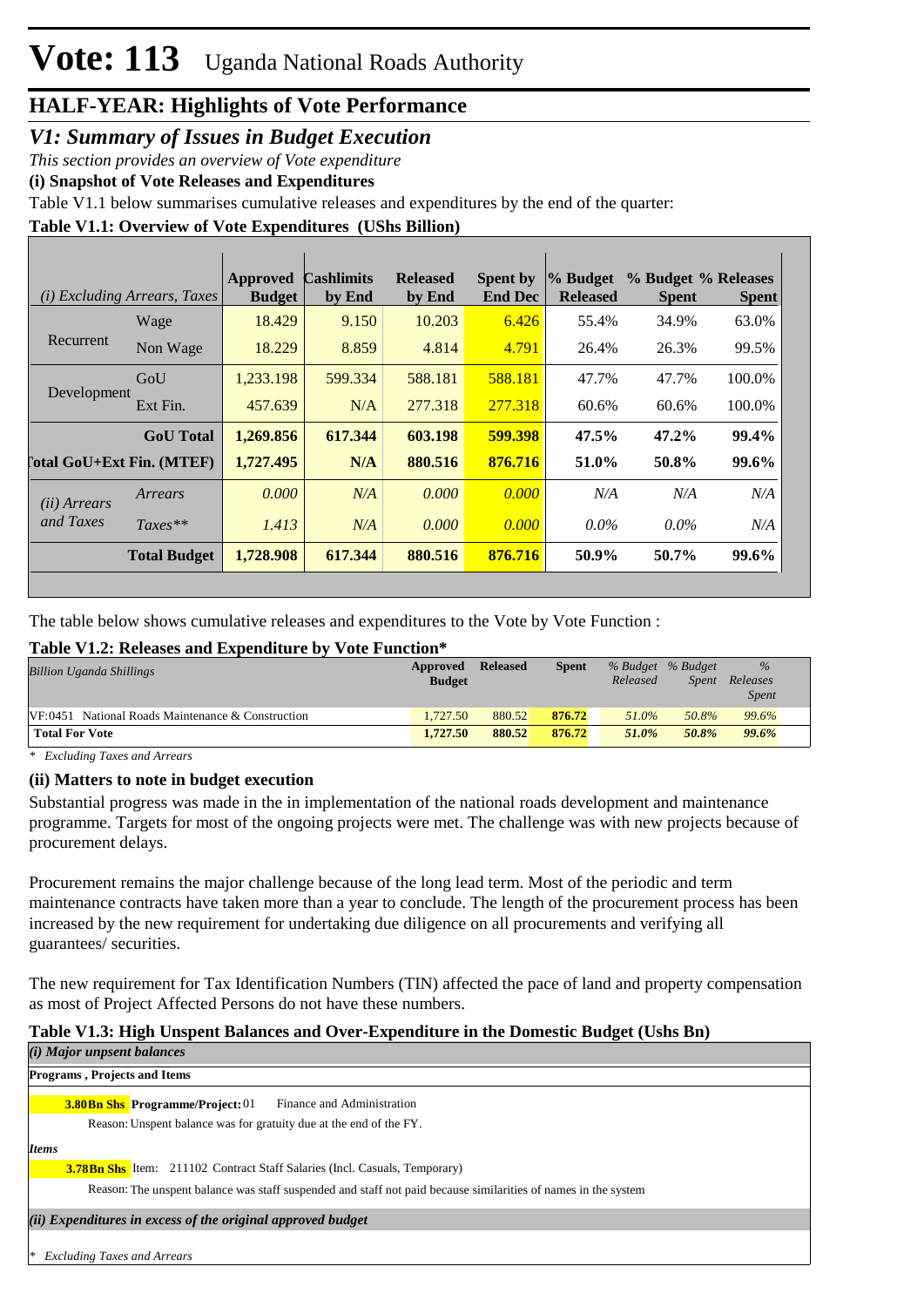# *V2: Performance Highlights*

*This section provides highlights of output performance, focusing on key outputs and actions impelemented to improve section performance.*

## **Table V2.1: Key Vote Output Indicators and Expenditures\***

| <i>Vote, Vote Function</i><br><b>Key Output</b>                                                                          | <b>Planned outputs</b>                                                | <b>Approved Budget and</b><br><b>Cumulative Expenditure</b><br>and Performance |                                                                                                        |              | <b>Status and Reasons for any</b><br><b>Variation from Plans</b>                                                        |  |  |
|--------------------------------------------------------------------------------------------------------------------------|-----------------------------------------------------------------------|--------------------------------------------------------------------------------|--------------------------------------------------------------------------------------------------------|--------------|-------------------------------------------------------------------------------------------------------------------------|--|--|
| Vote Function: 0451 National Roads Maintenance & Construction                                                            |                                                                       |                                                                                |                                                                                                        |              |                                                                                                                         |  |  |
| <b>Output: 045105</b>                                                                                                    | <b>Axle Load Control</b>                                              |                                                                                |                                                                                                        |              |                                                                                                                         |  |  |
| Description of Performance: 40% of vehicles overloaded                                                                   |                                                                       |                                                                                | 50% of vehicles overloaded<br>againts the target of 40.                                                |              | The target for axle load was not<br>met because of weaknesses in<br>the current law; the penalties are<br>not punitive. |  |  |
| Performance Indicators:                                                                                                  |                                                                       |                                                                                |                                                                                                        |              |                                                                                                                         |  |  |
| No. of vehicles weighted                                                                                                 |                                                                       | 220,000                                                                        |                                                                                                        | 57787        |                                                                                                                         |  |  |
| % of vehicles overloaded<br>against those weighted                                                                       |                                                                       | 40                                                                             |                                                                                                        | 55           |                                                                                                                         |  |  |
| <b>Output Cost:</b>                                                                                                      | UShs Bn:                                                              | 0.784                                                                          | UShs Bn:                                                                                               | 0.000        | $0.0\%$<br>% Budget Spent:                                                                                              |  |  |
| <b>Output: 045180</b>                                                                                                    | <b>National Road Construction/Rehabilitation (Bitumen Standard)</b>   |                                                                                |                                                                                                        |              |                                                                                                                         |  |  |
| Description of Performance: 78% of paved roads in fair to                                                                | good condition. 68% of<br>unpaved roads in fair to good<br>condition. |                                                                                | 80% of paved roads in fair to<br>good condition. 67% of<br>unpaved roads in fair to good<br>condition. |              | The target was not because<br>contractors delayed to complete<br>mobilisation.                                          |  |  |
| Performance Indicators:                                                                                                  |                                                                       |                                                                                |                                                                                                        |              |                                                                                                                         |  |  |
| No. (Km) of unpaved<br>national roads upgrade to<br>bitumen standards* (equiv<br>km)                                     |                                                                       | 250                                                                            |                                                                                                        | 64           |                                                                                                                         |  |  |
| % of ongoing road<br>upgrading/rehabilitation<br>contracts subjected to<br>independent technical and<br>financial audits |                                                                       | 68                                                                             |                                                                                                        | 40           |                                                                                                                         |  |  |
| <b>Output Cost:</b>                                                                                                      | <b>UShs Bn:</b>                                                       | 1,335.836                                                                      | UShs Bn:                                                                                               |              | 421.906 % Budget Spent:<br>31.6%                                                                                        |  |  |
| <b>Output: 045181</b>                                                                                                    | <b>National Road Construction/Rehabilitation (Other)</b>              |                                                                                |                                                                                                        |              |                                                                                                                         |  |  |
| Description of Performance: 170 km rehabilitated/                                                                        | reconstructed.                                                        |                                                                                | 98.3km-equivalent were<br>rehabilitated out of the annual<br>taget of 170km                            |              | Some of the target were not met<br>because of procurement delays                                                        |  |  |
| Performance Indicators:                                                                                                  |                                                                       |                                                                                |                                                                                                        |              |                                                                                                                         |  |  |
| No. Km of unpaved national<br>road maintained (Routine<br>Mechanised)*                                                   |                                                                       | 12,500                                                                         |                                                                                                        | 500          |                                                                                                                         |  |  |
| No. Km of unpaved national<br>road maintained (Periodic)*                                                                |                                                                       | 2,225                                                                          |                                                                                                        | 433          |                                                                                                                         |  |  |
| No. Km of paved national<br>road maintained (Routine<br>Mechanised)*                                                     |                                                                       | 3,000                                                                          |                                                                                                        | 400          |                                                                                                                         |  |  |
| No. Km of paved national<br>road maintained (Periodic)*                                                                  |                                                                       | 100                                                                            |                                                                                                        | $\mathbf{0}$ |                                                                                                                         |  |  |
| No. (Km) of national paved<br>roads<br>Reconstructed/Rehabilitated*<br>(equiv km)                                        |                                                                       | 170                                                                            |                                                                                                        | 50           |                                                                                                                         |  |  |
| % of expenditure for<br>maintenance excuted by<br>private sector (National<br>roads)*                                    |                                                                       | 85                                                                             |                                                                                                        | 80           |                                                                                                                         |  |  |
| % of executed road<br>maintenance contracts<br>subjected to independent<br>technical and financial<br>audits*            |                                                                       | 10                                                                             |                                                                                                        | 10           |                                                                                                                         |  |  |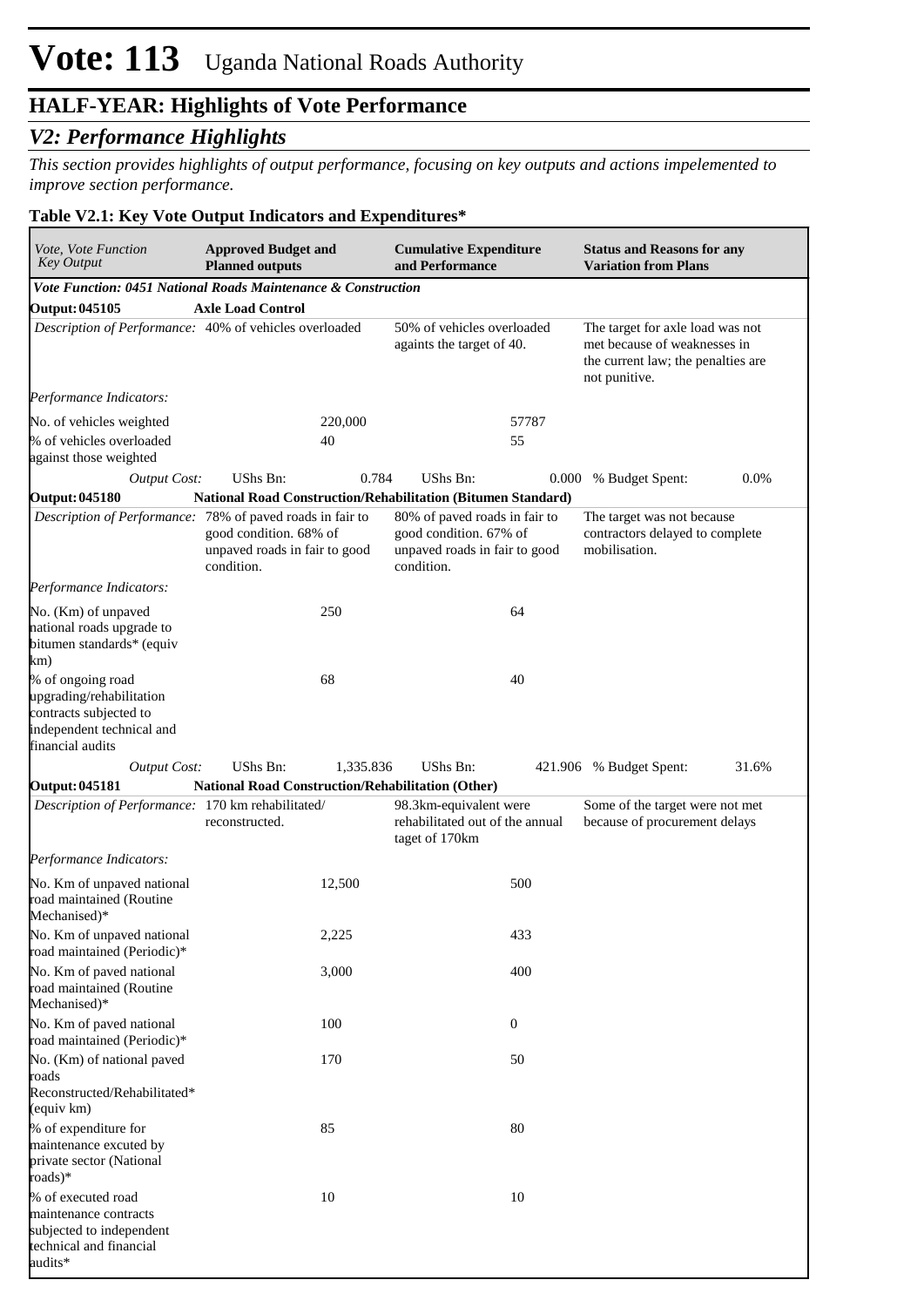| <i>Vote, Vote Function</i><br>Key Output | <b>Approved Budget and</b><br><b>Planned outputs</b> | <b>Cumulative Expenditure</b><br>and Performance | <b>Status and Reasons for any</b><br><b>Variation from Plans</b> |         |
|------------------------------------------|------------------------------------------------------|--------------------------------------------------|------------------------------------------------------------------|---------|
| Output Cost:                             | UShs Bn:                                             | UShs Bn:<br>10.600                               | 0.000 % Budget Spent:                                            | $0.0\%$ |
| <b>Vote Function Cost</b>                | <b>UShs Bn:</b>                                      | 1,727.495 UShs Bn:                               | 876.716 % Budget Spent:                                          | 50.8%   |
| <b>Cost of Vote Services:</b>            | UShs $Bn$ :                                          | 1.727.495 <i>UShs Bn</i> :                       | <b>876.716</b> % Budget Spent:<br>50.8%                          |         |

*\* Excluding Taxes and Arrears*

The rate of implementation of ongoing is higher than planned. As a result, the budget provisions are likely to be inadequate and a supplementary budget may be required during quarter 4 to maintain the same level of performance. The reintroduction of VAT on new contracts is likely to limit the amount of outputs because some of the money which would have been used for paying for works will be used to pay VAT. The net effect is accumulation of debts with resultant accrued interest which has to be paid. We request MoFPED to increase our tax allocation to meet the VAT requirements.

#### **Table V2.2: Implementing Actions to Improve Vote Performance**

| <b>Planned Actions:</b>                                                                                                                                                                                 | <b>Actual Actions:</b>                                                                                                                                                                                              | <b>Reasons for Variation</b>                       |  |  |  |  |  |
|---------------------------------------------------------------------------------------------------------------------------------------------------------------------------------------------------------|---------------------------------------------------------------------------------------------------------------------------------------------------------------------------------------------------------------------|----------------------------------------------------|--|--|--|--|--|
| Vote: 113 Uganda National Roads Authority                                                                                                                                                               |                                                                                                                                                                                                                     |                                                    |  |  |  |  |  |
| Vote Function: 04.51 National Roads Maintenance & Construction                                                                                                                                          |                                                                                                                                                                                                                     |                                                    |  |  |  |  |  |
| Lobby Government to increase funding for Cabinet Momo was prepared by URF.<br>road maintenance through<br>operationalisation of the Road Fund as<br>second generation Fund.                             |                                                                                                                                                                                                                     | MoFPED has delayed to submit to Cabinet            |  |  |  |  |  |
| Outsource axle control services.                                                                                                                                                                        | Preparation of bidding documents ongoing. The axle load control strategy delayed to                                                                                                                                 | be finalised to inform the outsourcing<br>process. |  |  |  |  |  |
| Design and build for Mbarara - Kikagati<br>roads, Kampala - Entebbe Expressway and<br>Mubende - Kakumiro - Kagadi road.<br>Implementing. Parallel Bid Evaluation and<br>technical and financial audits. | Design and build for Kampala - Entebbe<br>Expressway ongoing and Mubende -<br>Kakumiro - Kagadi road planned to<br>commence this FY. Parallel Bid<br>Evaluation and technical and financial<br>audits were ongoing. | Delays in procurement                              |  |  |  |  |  |

## *V3: Details of Releases and Expenditure*

*This section provides a comprehensive summary of the outputs delivered by the Vote and further details of Vote expenditures by Vote Function and Expenditure Item.*

#### **Table V3.1: GoU Releases and Expenditure by Output\***

| Billion Uganda Shillings                                            | Approved<br><b>Budget</b> | <b>Released</b> | <b>Spent</b> | $%$ GoU<br><b>Budget</b><br>Released | $%$ GoU<br><b>Budget</b><br><i>Spent</i> | $%$ GoU<br>Releases<br><i>Spent</i> |
|---------------------------------------------------------------------|---------------------------|-----------------|--------------|--------------------------------------|------------------------------------------|-------------------------------------|
| VF:0451 National Roads Maintenance & Construction                   | 1,269.86                  | 603.20          | 599.40       | 47.5%                                | 47.2%                                    | 99.4%                               |
| Class: Outputs Provided                                             | 43.56                     | 15.47           | 11.67        | 35.5%                                | 26.8%                                    | 75.4%                               |
| 045101 Monitoring and Capacity Building Support                     | 10.38                     | 9.81            | 7.93         | 94.5%                                | 76.4%                                    | 80.9%                               |
| 045102 UNRA Support Services                                        | 23.29                     | 4.34            | 2.49         | 18.6%                                | 10.7%                                    | 57.4%                               |
| 045103 Maintenance of paved national roads                          | 2.15                      | 1.32            | 1.25         | 61.4%                                | 58.1%                                    | 94.6%                               |
| 045104 Maintenance of unpaved national roads                        | 5.60                      | 0.00            | 0.00         | $0.0\%$                              | $0.0\%$                                  | N/A                                 |
| 045105 Axle Load Control                                            | 0.78                      | 0.00            | 0.00         | $0.0\%$                              | $0.0\%$                                  | N/A                                 |
| 045106 Ferry Services                                               | 1.35                      | 0.00            | 0.00         | $0.0\%$                              | $0.0\%$                                  | N/A                                 |
| Class: Capital Purchases                                            | 1,226.30                  | 587.73          | 587.73       | 47.9%                                | 47.9%                                    | 100.0%                              |
| 045171 Acquisition of Land by Government                            | 179.00                    | 72.97           | 72.97        | 40.8%                                | 40.8%                                    | 100.0%                              |
| 045172 Government Buildings and Administrative Infrastructure       | 2.50                      | 0.00            | 0.00         | $0.0\%$                              | $0.0\%$                                  | N/A                                 |
| 045174 Major Bridges                                                | 64.00                     | 77.40           | 77.40        | 120.9%                               | 120.9%                                   | 100.0%                              |
| Purchase of Specialised Machinery & Equipment<br>045177             | 29.00                     | 15.45           | 15.45        | 53.3%                                | 53.3%                                    | 100.0%                              |
| 045180 National Road Construction/Rehabilitation (Bitumen Standard) | 951.20                    | 421.91          | 421.91       | 44.4%                                | 44.4%                                    | 100.0%                              |
| 045181 National Road Construction/Rehabilitation (Other)            | 0.60                      | 0.00            | 0.00         | $0.0\%$                              | $0.0\%$                                  | N/A                                 |
| <b>Total For Vote</b>                                               | 1,269.86                  | 603.20          | 599.40       | 47.5%                                | 47.2%                                    | 99.4%                               |

*\* Excluding Taxes and Arrears*

#### **Table V3.2: 2015/16 GoU Expenditure by Item**

| <b>Billion Uganda Shillings</b>       | <b>Approved</b><br><b>Budget</b> | <b>Releases</b> | <b>Expend-</b><br>iture | % Budged % Budget % Releases<br><b>Released</b> | <b>Spent</b> | Spent |  |
|---------------------------------------|----------------------------------|-----------------|-------------------------|-------------------------------------------------|--------------|-------|--|
| <b>Output Class: Outputs Provided</b> | 43.56                            | 15.47           | 11.67                   | 35.5%                                           | 26.8%        | 75.4% |  |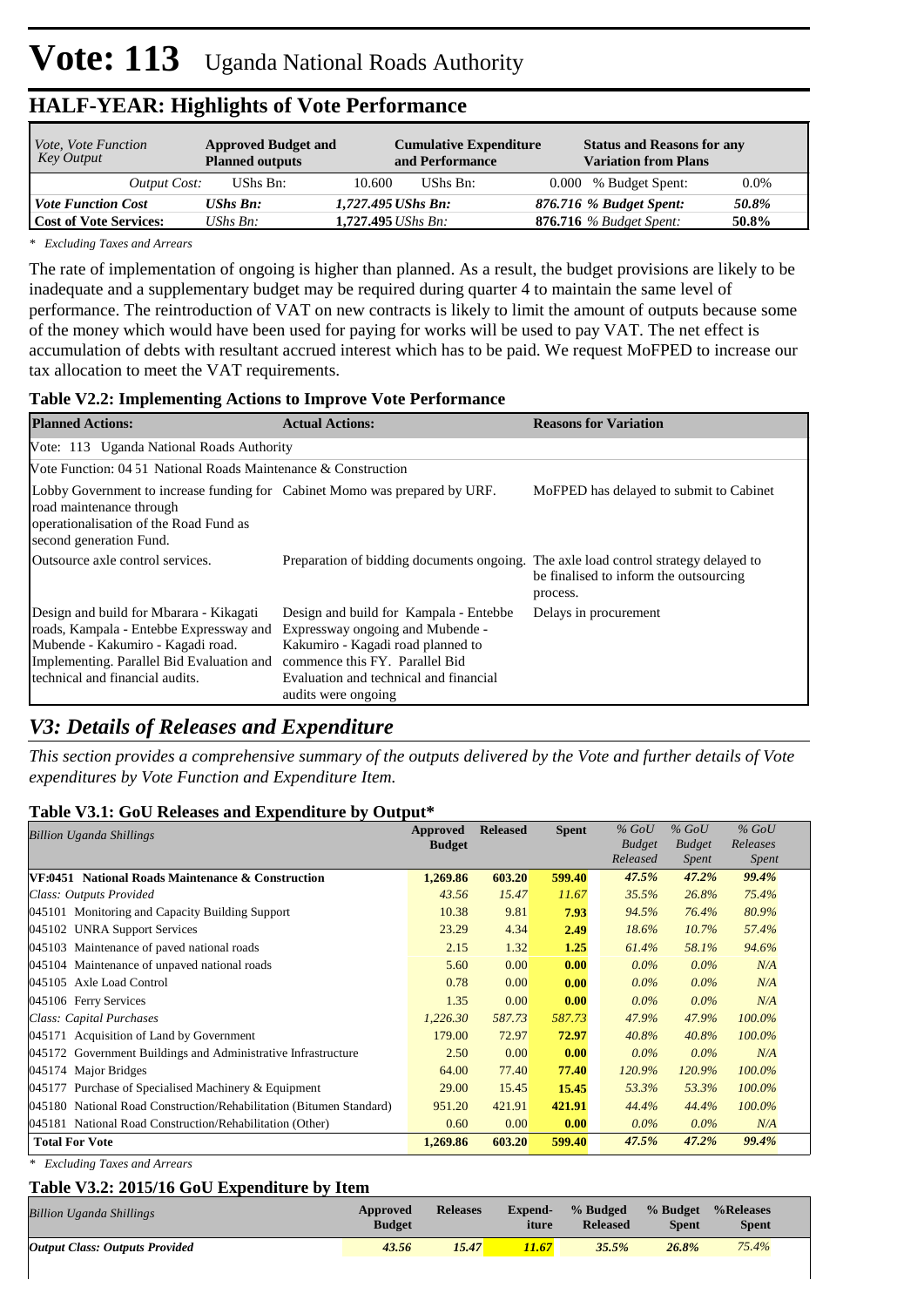| <b>Billion Uganda Shillings</b>                           | Approved<br><b>Budget</b> | <b>Releases</b> | <b>Expend-</b><br>iture | % Budged<br><b>Released</b> | % Budget<br><b>Spent</b> | %Releases<br><b>Spent</b> |
|-----------------------------------------------------------|---------------------------|-----------------|-------------------------|-----------------------------|--------------------------|---------------------------|
| 211102 Contract Staff Salaries (Incl. Casuals, Temporary) | 18.43                     | 10.20           | 6.43                    | 55.4%                       | 34.9%                    | 63.0%                     |
| 211103 Allowances                                         | 0.20                      | 0.16            | 0.16                    | 77.8%                       | 77.8%                    | 100.0%                    |
| 212201 Social Security Contributions                      | 2.20                      | 1.00            | <b>1.00</b>             | 45.3%                       | 45.3%                    | 100.0%                    |
| 213001 Medical expenses (To employees)                    | 1.90                      | 0.00            | 0.00                    | 0.0%                        | 0.0%                     | N/A                       |
| 213004 Gratuity Expenses                                  | 2.57                      | 0.52            | 0.50                    | 20.1%                       | 19.4%                    | 96.4%                     |
| 221001 Advertising and Public Relations                   | 0.20                      | 0.07            | 0.07                    | 36.7%                       | 36.7%                    | 100.0%                    |
| 221002 Workshops and Seminars                             | 0.10                      | 0.05            | 0.05                    | 49.9%                       | 49.9%                    | 100.0%                    |
| 221003 Staff Training                                     | 0.95                      | 0.22            | 0.22                    | 23.3%                       | 22.8%                    | 97.8%                     |
| 221005 Hire of Venue (chairs, projector, etc)             | 0.02                      | 0.00            | 0.00                    | 21.8%                       | 21.8%                    | 100.0%                    |
| 221007 Books, Periodicals & Newspapers                    | 0.07                      | 0.00            | 0.00                    | 5.7%                        | 5.7%                     | 100.0%                    |
| 221008 Computer supplies and Information Technology (IT   | 0.78                      | 0.74            | 0.74                    | 94.8%                       | 94.8%                    | 100.0%                    |
| 221009 Welfare and Entertainment                          | 0.25                      | 0.08            | 0.08                    | 32.4%                       | 32.4%                    | 100.0%                    |
| 221011 Printing, Stationery, Photocopying and Binding     | 0.10                      | 0.03            | 0.03                    | 33.2%                       | 33.2%                    | 100.0%                    |
| 221012 Small Office Equipment                             | 0.20                      | 0.05            | 0.05                    | 24.1%                       | 24.1%                    | 100.0%                    |
| 221016 IFMS Recurrent costs                               | 0.07                      | 0.02            | 0.02                    | 33.3%                       | 33.3%                    | 100.0%                    |
| 222001 Telecommunications                                 | 0.10                      | 0.02            | 0.02                    | 22.3%                       | 22.3%                    | 100.0%                    |
| 222002 Postage and Courier                                | 0.03                      | 0.01            | 0.01                    | 25.2%                       | 25.2%                    | 100.0%                    |
| 222003 Information and communications technology (ICT)    | 0.78                      | 0.26            | 0.26                    | 33.3%                       | 33.3%                    | 100.0%                    |
| 223001 Property Expenses                                  | 0.20                      | 0.06            | 0.06                    | 27.6%                       | 27.6%                    | 100.0%                    |
| 223003 Rent – (Produced Assets) to private entities       | 3.32                      | 0.16            | 0.16                    | 4.8%                        | 4.8%                     | 100.0%                    |
| 223004 Guard and Security services                        | 0.20                      | 0.05            | 0.05                    | 26.1%                       | 26.1%                    | 100.0%                    |
| 223005 Electricity                                        | 0.32                      | 0.11            | 0.11                    | 33.8%                       | 33.8%                    | 100.0%                    |
| 223006 Water                                              | 0.08                      | 0.02            | 0.02                    | 28.5%                       | 28.5%                    | 100.0%                    |
| 224004 Cleaning and Sanitation                            | 0.10                      | 0.02            | 0.02                    | 17.7%                       | 17.7%                    | 100.0%                    |
| 225001 Consultancy Services- Short term                   | 7.62                      | 0.95            | 0.95                    | 12.4%                       | 12.4%                    | 100.0%                    |
| 226002 Licenses                                           | 1.39                      | 0.00            | 0.00                    | 0.0%                        | 0.0%                     | N/A                       |
| 227001 Travel inland                                      | 0.30                      | 0.24            | 0.24                    | 82.6%                       | 82.6%                    | 100.0%                    |
| 227002 Travel abroad                                      | 0.15                      | 0.05            | 0.05                    | 31.7%                       | 31.7%                    | 100.0%                    |
| 227004 Fuel, Lubricants and Oils                          | 0.40                      | 0.14            | 0.14                    | 35.8%                       | 35.8%                    | 100.0%                    |
| 228002 Maintenance - Vehicles                             | 0.50                      | 0.23            | 0.23                    | 46.5%                       | 46.5%                    | 100.0%                    |
| 228003 Maintenance – Machinery, Equipment & Furniture     | 0.05                      | 0.01            | 0.01                    | 16.3%                       | 16.3%                    | 100.0%                    |
| <b>Output Class: Capital Purchases</b>                    | 1,227.71                  | 587.73          | 587.73                  | 47.9%                       | 47.9%                    | 100.0%                    |
| 231001 Non Residential buildings (Depreciation)           | 2.50                      | 0.00            | 0.00                    | 0.0%                        | 0.0%                     | N/A                       |
| 231003 Roads and bridges (Depreciation)                   | 974.70                    | 481.65          | 481.65                  | 49.4%                       | 49.4%                    | 100.0%                    |
| 231005 Machinery and equipment                            | 29.00                     | 15.45           | 15.45                   | 53.3%                       | 53.3%                    | 100.0%                    |
| 281501 Environment Impact Assessment for Capital Works    | 0.60                      | 0.00            | 0.00                    | 0.0%                        | 0.0%                     | N/A                       |
| 281503 Engineering and Design Studies & Plans for capital | 24.90                     | 13.03           | 13.03                   | 52.3%                       | 52.3%                    | 100.0%                    |
| 281504 Monitoring, Supervision & Appraisal of capital wor | 15.60                     | 4.63            | 4.63                    | 29.7%                       | 29.7%                    | 100.0%                    |
| 311101 Land                                               | 179.00                    | 72.97           | 72.97                   | 40.8%                       | 40.8%                    | 100.0%                    |
| 312204 Taxes on Machinery, Furniture & Vehicles           | 1.41                      | 0.00            | 0.00                    | 0.0%                        | 0.0%                     | N/A                       |
| <b>Grand Total:</b>                                       | 1,271.27                  | 603.20          | 599.40                  | 47.4%                       | 47.1%                    | 99.4%                     |
| <b>Total Excluding Taxes and Arrears:</b>                 | 1,269.86                  | 603.20          | 599.40                  | 47.5%                       | 47.2%                    | 99.4%                     |

### **Table V3.3: GoU Releases and Expenditure by Project and Programme\***

|              | <b>Billion Uganda Shillings</b>                    | Approved<br><b>Budget</b> | <b>Released</b> | <b>Spent</b> | $%$ GoU<br><b>Budget</b><br>Released | $%$ GoU<br><b>Budget</b><br>Spent | $%$ GoU<br>Releases<br><i>Spent</i> |  |
|--------------|----------------------------------------------------|---------------------------|-----------------|--------------|--------------------------------------|-----------------------------------|-------------------------------------|--|
|              | VF:0451 National Roads Maintenance & Construction  | 1,269.86                  | 603.20          | 599.40       | 47.5%                                | 47.2%                             | 99.4%                               |  |
|              | <b>Recurrent Programmes</b>                        |                           |                 |              |                                      |                                   |                                     |  |
| 01           | Finance and Administration                         | 25.58                     | 15.02           | 11.22        | 58.7%                                | 43.8%                             | 74.7%                               |  |
| 02           | National roads maintenance                         | 10.55                     | 0.00            | 0.00         | $0.0\%$                              | $0.0\%$                           | N/A                                 |  |
| 02a          | Road Maintenance and Construction                  | 0.00                      | 0.00            | 0.00         | N/A                                  | N/A                               | N/A                                 |  |
| $ 03\rangle$ | <b>National Roads Construction</b>                 | 0.53                      | 0.00            | 0.00         | $0.0\%$                              | $0.0\%$                           | N/A                                 |  |
|              | <b>Development Projects</b>                        |                           |                 |              |                                      |                                   |                                     |  |
| 0265         | Upgrade Atiak - Moyo-Afoji (104km)                 | 2.00                      | 0.00            | 0.00         | $0.0\%$                              | $0.0\%$                           | N/A                                 |  |
| 0266         | Reconstruct Busega - Mityana (57km)                | 0.00                      | 0.00            | 0.00         | N/A                                  | N/A                               | N/A                                 |  |
| 0267         | <b>Improvement of Ferry Services</b>               | 27.00                     | 11.19           | 11.19        | 41.5%                                | 41.5%                             | 100.0%                              |  |
| 0268         | Kampala Northern Bypass (17km)                     | 0.00                      | 0.00            | 0.00         | N/A                                  | N/A                               | N/A                                 |  |
| 0275         | Upgrade Gayaza - Kalagi (21km)                     | 0.00                      | 0.00            | 0.00         | N/A                                  | N/A                               | N/A                                 |  |
| 0278         | Upgrade Kabale - Kisoro - Bunagana/ Kyanika (98km) | 0.00                      | 0.00            | 0.00         | N/A                                  | N/A                               | N/A                                 |  |
| 0279         | Improvement of traffic flow in Kampala             | 0.00                      | 0.00            | 0.00         | N/A                                  | N/A                               | N/A                                 |  |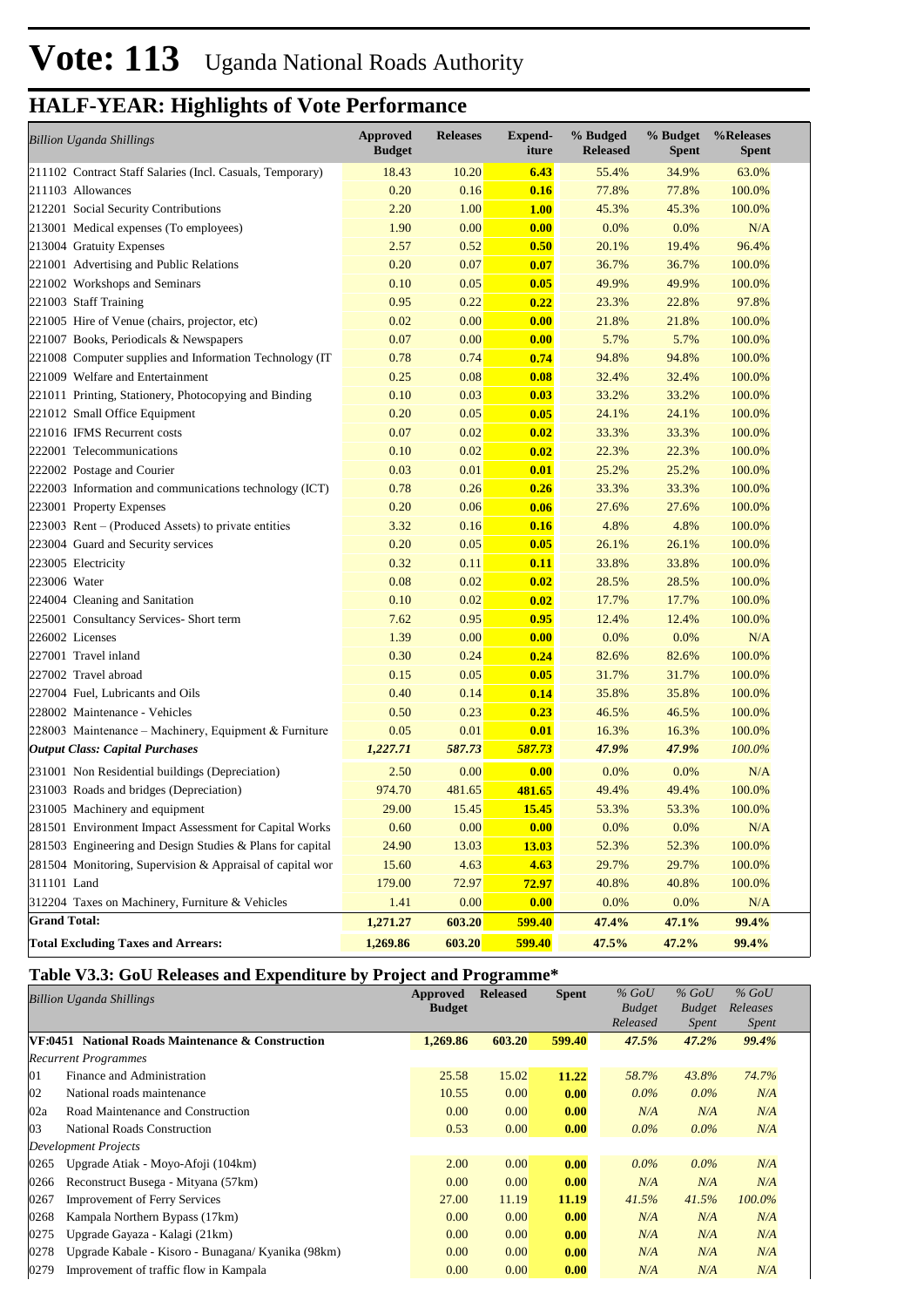| 0280 | Rehabilitate Fort Portal - Hima (55km)                   | 0.00     | 0.00   | 0.00   | N/A     | N/A     | N/A       |  |
|------|----------------------------------------------------------|----------|--------|--------|---------|---------|-----------|--|
| 0283 | Rehabiltation/Development of Border Posts                | 0.00     | 0.00   | 0.00   | N/A     | N/A     | N/A       |  |
| 0285 | Upgrade Matugga - Semuto - Kapeeka (41km)                | 0.00     | 0.00   | 0.00   | N/A     | N/A     | $N\!/\!A$ |  |
| 0286 | Upgrade Mityana-F Portal, Kyegegwa-Kyenjojo road         | 0.00     | 0.00   | 0.00   | N/A     | N/A     | $N\!/\!A$ |  |
| 0291 | Upgrade Arua - Packwach (130km)                          | 0.00     | 0.00   | 0.00   | N/A     | N/A     | N/A       |  |
| 0292 | Upgrade Busunju - Hoima (145km)                          | 0.00     | 0.00   | 0.00   | N/A     | N/A     | N/A       |  |
| 0293 | Construction of RD Agency HQs                            | 0.00     | 0.00   | 0.00   | N/A     | N/A     | N/A       |  |
| 0294 | <b>External Audit Services</b>                           | 0.00     | 0.00   | 0.00   | N/A     | N/A     | N/A       |  |
| 0295 | Upgrade Kampala -Gayaza- Zirobwe (44.3km)                | 0.00     | 0.00   | 0.00   | N/A     | N/A     | N/A       |  |
| 0296 | Upgrade Olwiyo - Pakwach (108km)                         | 0.00     | 0.00   | 0.00   | N/A     | N/A     | N/A       |  |
| 0298 | Accident black spots on Jinja - Kampala                  | 0.00     | 0.00   | 0.00   | N/A     | N/A     | N/A       |  |
| 0299 | Upgrade Soroti - Dokolo - Lira (123km)                   | 0.00     | 0.00   | 0.00   | N/A     | N/A     | N/A       |  |
| 0300 | Design District Roads (300km)                            | 0.00     | 0.00   | 0.00   | N/A     | N/A     | N/A       |  |
| 0302 | Reconstruct Jinja - Bugiri (72km)                        | 0.00     | 0.00   | 0.00   | N/A     | N/A     | N/A       |  |
| 0311 | <b>RSISTAP - RAFU</b>                                    | 0.00     | 0.00   | 0.00   | N/A     | N/A     | N/A       |  |
| 0312 | <b>RSISTAP - Studies</b>                                 | 0.00     | 0.00   | 0.00   | N/A     | N/A     | N/A       |  |
| 0315 | Reconstruct Masaka - Mbarara (154km)                     | 0.00     | 0.00   | 0.00   | N/A     | N/A     | N/A       |  |
| 0321 | Upgrade Fort Portal - Budibugyo - Lamia (104km)          | 10.00    | 9.69   | 9.69   | 96.9%   | 96.9%   | 100.0%    |  |
| 0322 | Upgrade Kafu - Masindi (44km)                            | 0.00     | 0.00   | 0.00   | N/A     | N/A     | N/A       |  |
| 0952 | Design Masaka-Bukakata road                              | 5.00     | 0.00   | 0.00   | $0.0\%$ | $0.0\%$ | N/A       |  |
| 0953 | Rehabilitate Kawempe - Luwero - Kafu road (166km)        | 17.00    | 0.00   | 0.00   | $0.0\%$ | $0.0\%$ | N/A       |  |
| 0954 | Design Muyembe-Moroto - Kotido (290km)                   | 60.00    | 33.45  | 33.45  | 55.7%   | 55.7%   | 100.0%    |  |
| 0955 | Upgrade Nyakahita-Ibanda-Fort Portal (208km)             | 10.00    | 9.67   | 9.67   | 96.7%   | 96.7%   | 100.0%    |  |
| 0956 | National paved road maintenace backlog (200km)           | 0.00     | 0.00   | 0.00   | N/A     | N/A     | N/A       |  |
| 0957 | Design the New Nile Bridge at Jinja                      | 16.00    | 0.00   | 0.00   | $0.0\%$ | $0.0\%$ | N/A       |  |
| 0958 | Design of district roads in SW Uganda (2,017km)          | 0.00     | 0.00   | 0.00   | N/A     | N/A     | N/A       |  |
| 0959 | Pilot Output & Performance Based RM contracts            | 0.00     | 0.00   | 0.00   | N/A     | N/A     | N/A       |  |
| 1031 | Upgrade Gulu - Atiak - Bibia/ Nimule (104km)             | 5.00     | 3.17   | 3.17   | 63.4%   | 63.4%   | 100.0%    |  |
| 1032 | Upgrade Vurra - Arua - Koboko - Oraba (92km)             | 5.00     | 2.37   | 2.37   | 47.4%   | 47.4%   | 100.0%    |  |
| 1033 | Design Hoima - Kaiso - Tonya (85km)                      | 80.00    | 40.92  | 40.92  | 51.1%   | 51.1%   | 100.0%    |  |
| 1034 | Design of Mukono-Katosi-Nyenga (72km)                    | 50.00    | 7.46   | 7.46   | 14.9%   | 14.9%   | 100.0%    |  |
| 1035 | Design Mpigi-Kabulasoka-Maddu (135 km)                   | 80.00    | 45.55  | 45.55  | 56.9%   | 56.9%   | 100.0%    |  |
| 1036 | Design of Mbale-Magale-Rwakhakha (41km)                  | 0.00     | 0.00   | 0.00   | N/A     | N/A     | N/A       |  |
| 1037 | Upgrade Mbarara-Kikagata (70km)                          | 40.00    | 38.63  | 38.63  | 96.6%   | 96.6%   | 100.0%    |  |
| 1038 | Design Ntungamo-Mirama Hills (37km)                      | 10.00    | 3.33   | 3.33   | 33.3%   | 33.3%   | 100.0%    |  |
| 1039 | Design Kampala-Entebbe road (dualing)36km)               | 0.00     | 0.00   | 0.00   | N/A     | N/A     | N/A       |  |
| 1040 | Design Kapchorwa-Suam road (77km)                        | 10.00    | 0.00   | 0.00   | $0.0\%$ | $0.0\%$ | N/A       |  |
| 1041 | Design Kyenjojo-Hoima-Masindi-Kigumba (238km)            | 15.00    | 0.00   | 0.00   | $0.0\%$ | $0.0\%$ | N/A       |  |
| 1042 | Design Nyendo - Sembabule (48km)                         | 20.00    | 6.38   | 6.38   | 31.9%   | 31.9%   | 100.0%    |  |
| 1044 | Design Ishaka-Kagamba (35km)                             | 50.00    | 5.14   | 5.14   | 10.3%   | 10.3%   | $100.0\%$ |  |
| 1056 | <b>Transport Corridor Project</b>                        | 246.00   | 152.97 | 152.97 | 62.2%   | 62.2%   | 100.0%    |  |
| 1099 | Design for Reconstruction of Tororo - Soroti road        | 0.00     | 0.00   | 0.00   | N/A     | N/A     | N/A       |  |
| 1100 | Design for reconst of Lira - Kamudini - Gulu road        | 0.00     | 0.00   | 0.00   | N/A     | N/A     | N/A       |  |
| 1103 | Feasibility Study of Bus Rapid Transit.                  | 0.00     | 0.00   | 0.00   | N/A     | N/A     | N/A       |  |
| 1104 | <b>Construct Selected Bridges (BADEA)</b>                | 50.00    | 8.67   | 8.67   | 17.3%   | 17.3%   | 100.0%    |  |
| 1105 | Road Sector Institu. Capacity Dev. Proj.                 | 37.00    | 15.45  | 15.45  | 41.8%   | 41.8%   | 100.0%    |  |
| 1158 | Reconstruction of Mbarara-Katuna road (155 Km)           | 20.00    | 9.29   | 9.29   | 46.4%   | 46.4%   | 100.0%    |  |
| 1175 | Kayunga-Galiraya (111Km)                                 | 0.00     | 0.00   | 0.00   | N/A     | N/A     | N/A       |  |
| 1176 | Hoima-Wanseko Road (83Km)                                | 0.00     | 0.00   | 0.00   | N/A     | N/A     | $N\!/\!A$ |  |
| 1180 | Kampala Entebbe Express Highway                          | 80.00    | 57.20  | 57.20  | 71.5%   | 71.5%   | 100.0%    |  |
| 1274 | Musita-Lumino-Busia/Majanji Road                         | 50.00    | 27.88  | 27.88  | 55.8%   | 55.8%   | 100.0%    |  |
| 1275 | Olwiyo-Gulu-Kitgum Road                                  | 120.00   | 61.90  | 61.90  | 51.6%   | 51.6%   | 100.0%    |  |
| 1276 | Mubende-Kakumiro-Kagadi Road                             | 50.00    | 24.62  | 24.62  | 49.2%   | 49.2%   | 100.0%    |  |
| 1277 | Kampala Northern Bypass Phase 2                          | 40.00    | 13.25  | 13.25  | 33.1%   | 33.1%   | 100.0%    |  |
| 1278 | Kampala-Jinja Expressway                                 | 0.60     | 0.00   | 0.00   | $0.0\%$ | $0.0\%$ | N/A       |  |
| 1279 | Seeta-Kyaliwajjala-Matugga-Wakiso-Buloba-Nsangi          | 1.00     | 0.00   | 0.00   | $0.0\%$ | 0.0%    | N/A       |  |
| 1280 | Najjanankumbi-Busabala Road and Nambole-Namilyango-Seeta | 1.00     | 0.00   | 0.00   | $0.0\%$ | $0.0\%$ | N/A       |  |
| 1281 | Tirinyi-Pallisa-Kumi/Kamonkoli Road                      | 10.00    | 0.00   | 0.00   | $0.0\%$ | 0.0%    | N/A       |  |
| 1310 | Albertine Region Sustainable Development Project         | 5.00     | 0.00   | 0.00   | $0.0\%$ | 0.0%    | N/A       |  |
| 1311 | Upgrading Rukungiri-Kihihi-Ishasha/Kanungu Road          | 5.00     | 0.00   | 0.00   | $0.0\%$ | 0.0%    | N/A       |  |
| 1312 | Upgrading mbale-Bubulo-Lwakhakha Road                    | 5.00     | 0.00   | 0.00   | 0.0%    | 0.0%    | N/A       |  |
| 1313 | North Eastern Road-Corridor Asset Management Project     | 0.60     | 0.00   | 0.00   | $0.0\%$ | 0.0%    | N/A       |  |
|      | <b>Total For Vote</b>                                    | 1,269.86 | 603.20 | 599.40 | 47.5%   | 47.2%   | 99.4%     |  |

*\* Excluding Taxes and Arrears*